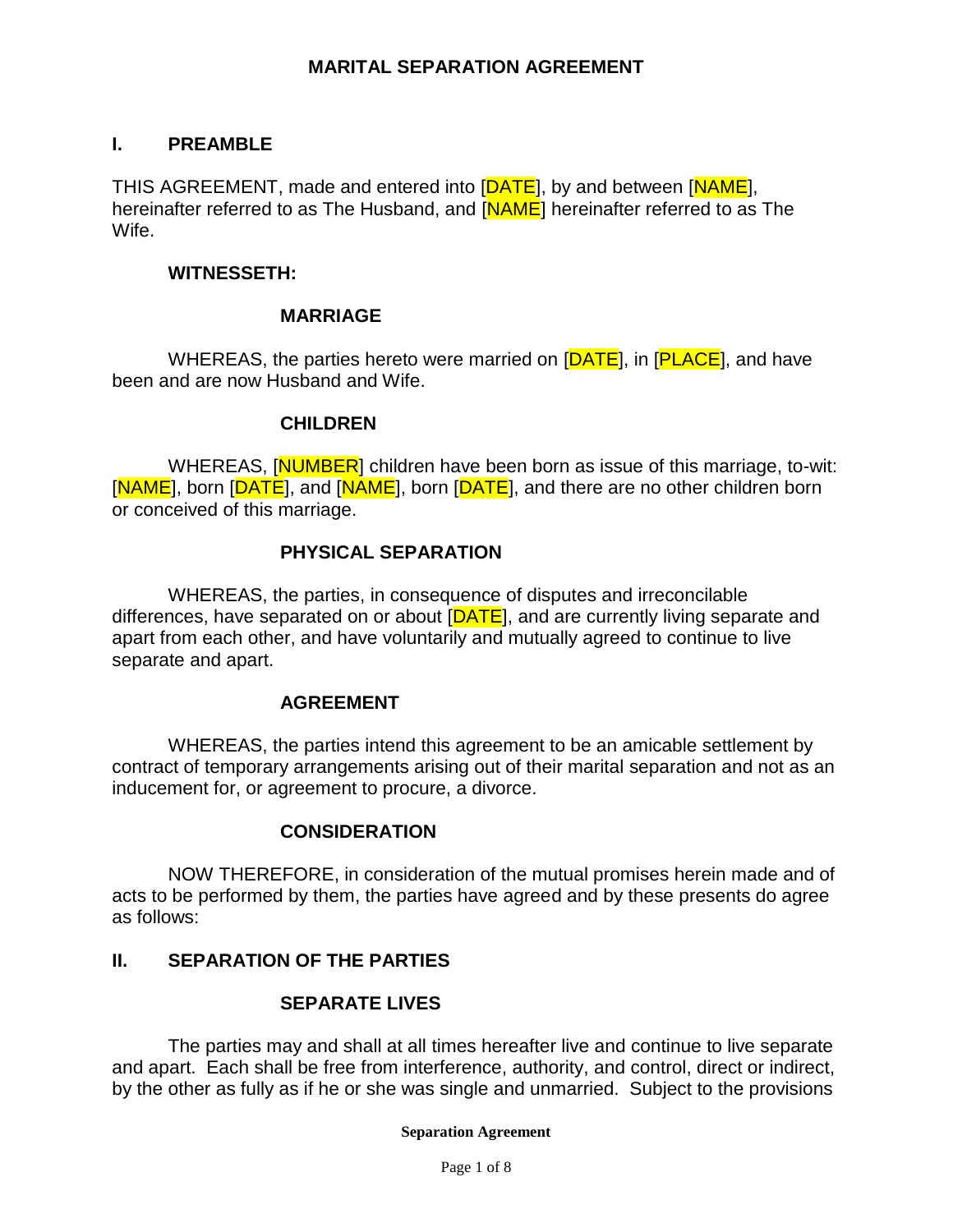of this agreement, each may reside at such place or places as he or she may select. The parties shall not molest each other or compel the other to cohabit or dwell with him or her by any legal or other proceedings for restitution of conjugal rights or otherwise.

### **RECONCILIATION**

Even if the parties reconcile and resume living as Husband and Wife, this agreement shall nevertheless continue in full force and effect unless and until both parties execute a notarized agreement expressly modifying or rescinding this agreement. No failure to enforce any provision of this agreement for any period of time shall constitute a waiver of such provision.

## **RIGHT OF DIVORCE RESERVED**

Nothing contained in this agreement shall be construed as a waiver by either of the parties of any ground for divorce which either of them may now or hereafter have against the other, the same being hereby expressly reserved.

## **TEMPORARY NATURE OF AGREEMENT**

This agreement is designed to be temporary in nature and is subject to modification or replacement by court order. Neither party is bound to limit their requests for relief by a court of competent jurisdiction to the terms set forth in this agreement.

### **III. CHILD CUSTODY AND VISITATION**

The custody of the minor Child of the parties, namely, [NAME], shall be shared jointly by Husband and Wife. The parties agree that although the Child may reside with the Wife, both parties shall exercise joint care and control of the Child and both parents may visit said minor Child at any and all reasonable times and places. The parties hereto represent and agree that the welfare of the Child shall be the major factor governing all aspects of custody and visitation rights and it is further understood that nothing contained herein shall constitute an abandonment of the said Child by either of the parties. The parties agree to consult one another with regard to any and all major decisions affecting the health, education, and welfare in the best interests of said Child.

The Wife shall be referred to herein as the Custodial Parent. The Husband shall be referred to as the Non-Custodial Parent. The Custodial Parent agrees to consult with the Non-Custodial Parent on such matters as major medical treatments and selection of schools for the Child to promote the best interests of the Child. The Custodial Parent shall exercise final determination over these matters.

### **VISITATION**

The Non-Custodial Parent shall have the right to visit the Child at all reasonable times and places. The Non-Custodial Parent shall have the privilege during these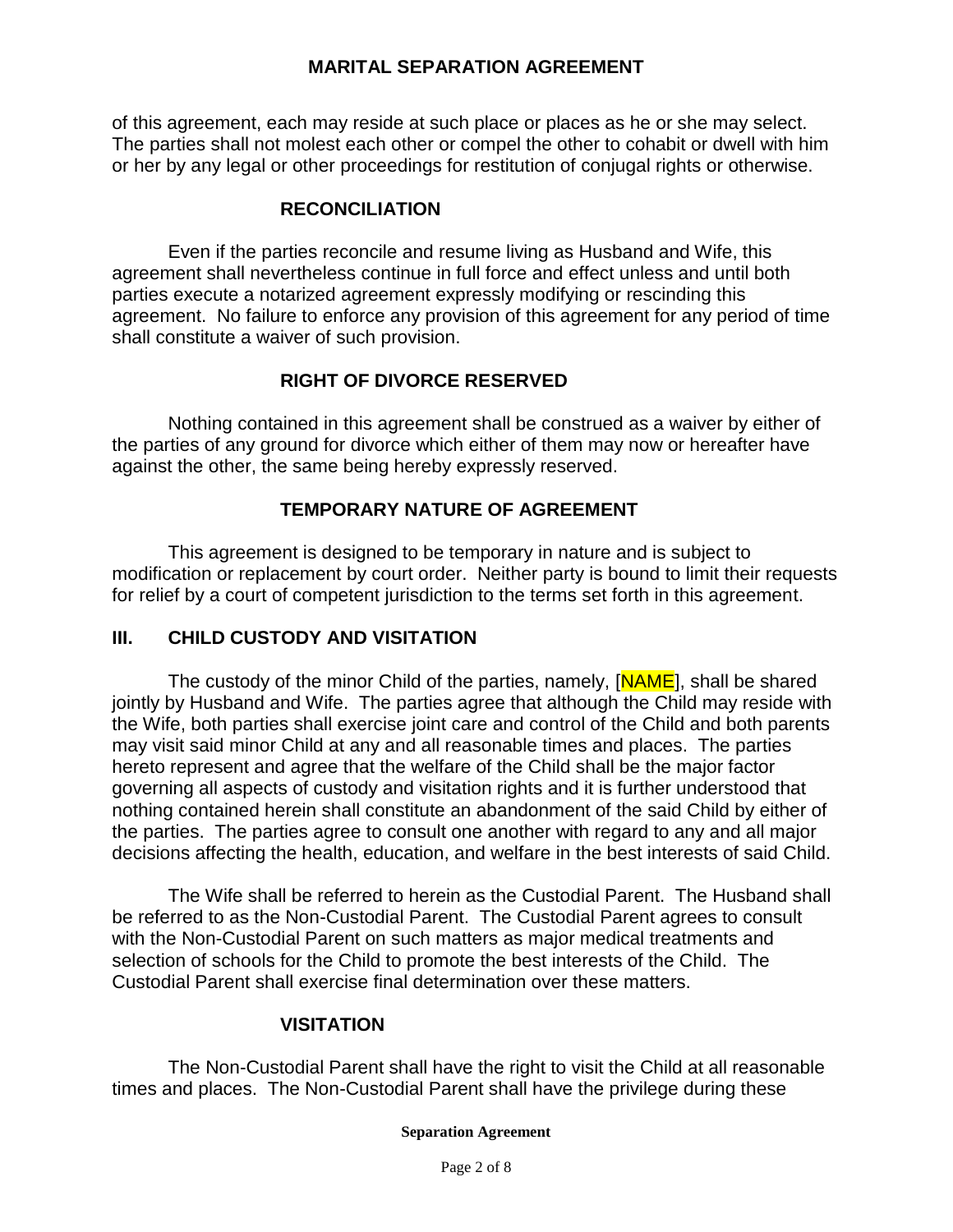times, to take the Child home or on outings and excursions, and with the Custodial Parent's prior consent visit the Child in their home. The Non-Custodial Parent shall be responsible to pick up the Child and ensure the Child's return. The Non-Custodial Parent shall be responsible for costs of transporting the Child for visitation purposes. Proper advance arrangements shall be made by the Non-Custodial Parent with respect to the exercise of these visitation rights.

## **IV. CHILD SUPPORT**

## **AMOUNT**

Commencing on [DATE], the Husband agrees to pay to the Wife to be used solely for the benefit of such Child the sum of \$[NUMERICAL AMOUNT] ([AMOUNT IN WORDS]) per month for the support and maintenance of the minor Child. Such child support payments shall continue for the Child so long as the Child resides and lives with the Wife until the Child reaches the occurrence of the emancipation event as stated in this agreement, or until this agreement is superseded by a court order regarding child support.

## **MODIFICATION**

The parties further acknowledge that the child support required by this agreement is only subject to modification by a court of competent jurisdiction in the best interests of the children. To assist the court in any subsequent action concerning child support, the amount of child support stated herein was predicated on the present income of the parties at the time of this agreement of \$6,700.00 (Six Thousand Seven Hundred Dollars and No Cents) per month gross for the Husband and \$1,100.00 (One Thousand One Hundred Dollars and No Cents) per month gross for the Wife.

## **V. HEALTH CARE**

## **MEDICAL**

The parties acknowledge that the Child will remain covered under the current medical insurance coverage for so long as she qualifies for such coverage.

It is further mutually agreed by and between the parties that the Wife will comply to the maximum extent possible with the provisions of the medical insurance plan for the care of the minor Child. The Wife specifically agrees to maintain all records and receipts required by said medical insurance plan and to prepare whatever forms are required for obtaining reimbursement for medical care and treatment for the minor Child.

. The parties agree that the Husband shall pay 100% of the annual medical insurance plan deductible. The parties also agree that the Husband shall pay 100% of the cost share, excess charges, and uninsured medical expenses including, but not limited to, medical, hospitalization, medication, mental health and optometry for the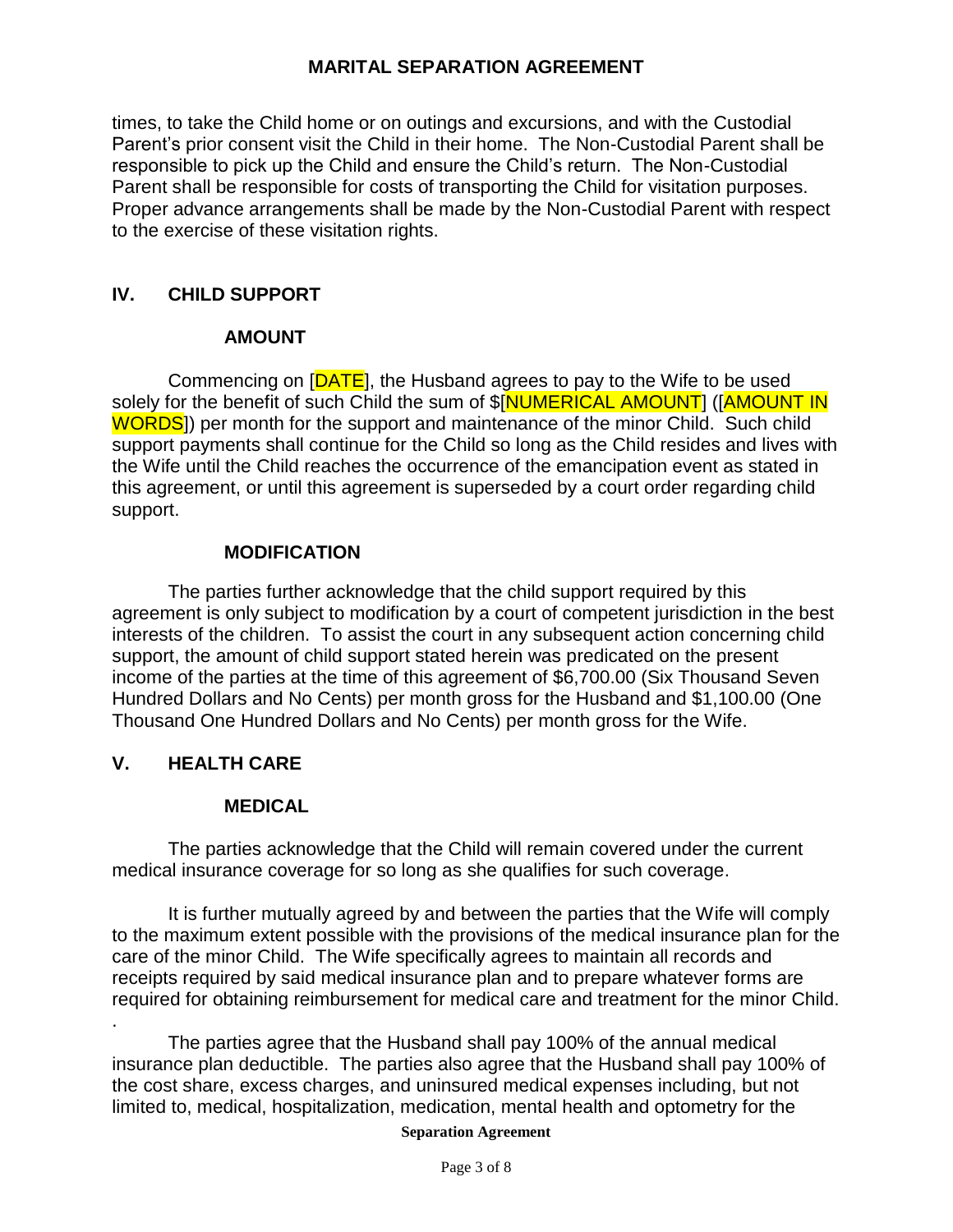period of time that the Child is the Husband's dependent for the purpose of medical care. The Wife is responsible for paying the balance of these costs.

## **DENTAL**

The Husband agrees to provide dental insurance coverage for the Child, or to otherwise pay for necessary routine or emergency dental care.

## **VI. EMANCIPATION EVENT**

With respect to a child, an emancipation event shall be deemed to occur upon the earliest happening of any of the following:

**1.** Reaching the age of 19 years or graduation from high school, whichever occurs first, except in the case of a handicapped child;

- **2.** Marriage;
- **3.** Death;

**4.** Entry into the Armed Forces of the United States, however, if the child is discharged from the service before his/her nineteenth birthday, an emancipation event will not have been deemed to-occur except for the period of actual service in the armed force;

**5.** Engaging in full-time employment other than during vacation and summer periods;

**6.** Engaging in part-time employment, if not a student.

For the purposes of this agreement, a handicapped child shall mean one who is physically or mentally incapable of continuous self-support, as opposed to unwilling to support himself or herself at the age of nineteen years and thereafter. During the period of time the handicapped child is engaged in full or part-time employment, the obligation of the Husband for child support shall be reduced by the amount of the handicapped child's net income; but upon the termination of such employment, the Husband's obligation shall continue in full effect.

## **VII. SPOUSAL SUPPORT**

## **AMOUNT**

The Husband agrees to pay to the Wife for support and maintenance the sum of \$800 (Eight Hundred Dollars and No Cents) per month until further order of a court.

If The Husband suffers a substantial, adverse, and involuntary change of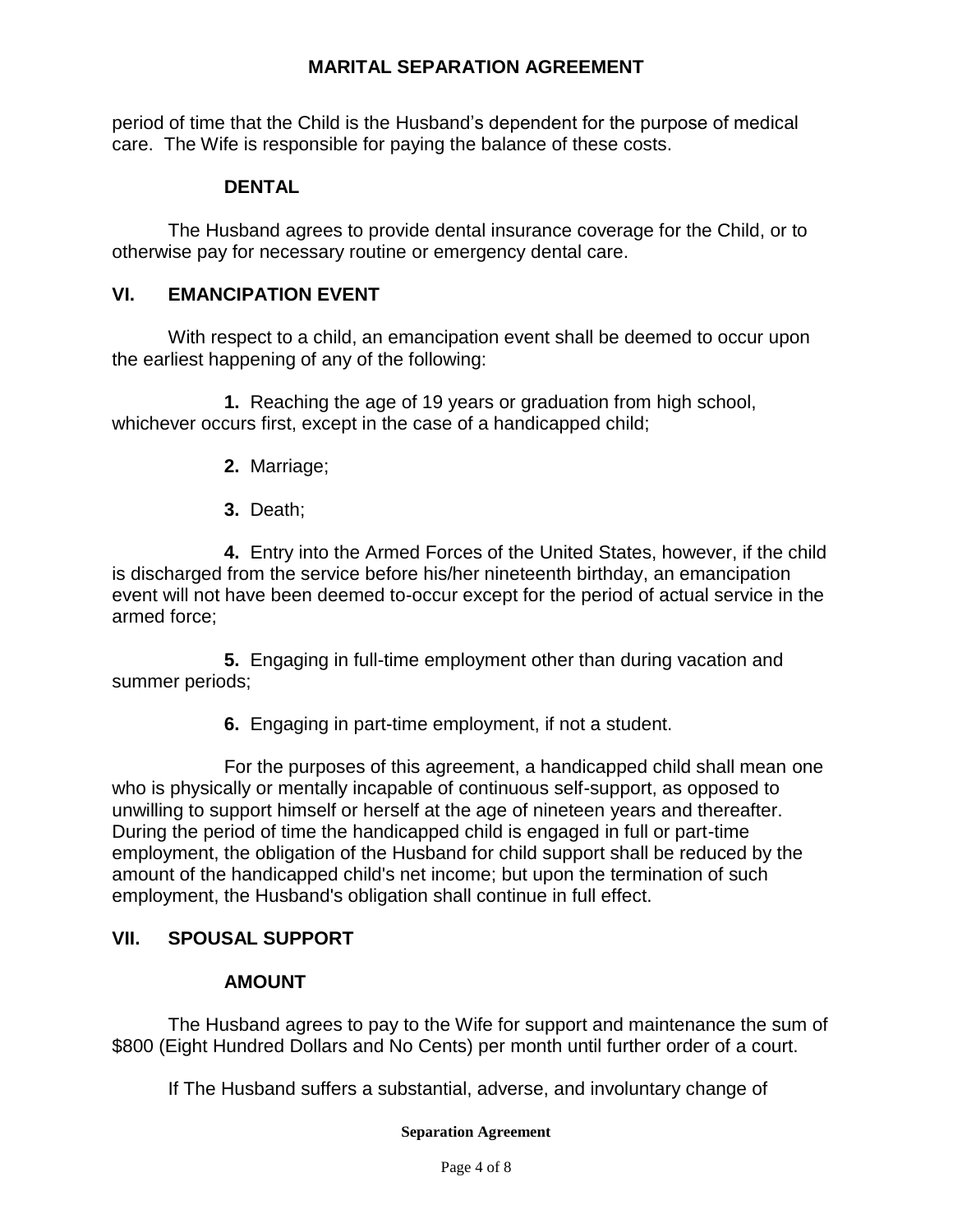financial circumstances, making his support obligations under this agreement inequitable or a substantial hardship for him, the parties shall negotiate a modification of his obligations, consistent with their then-existing financial circumstances. This obligation is also subject to modification by a court of competent jurisdiction.

## **VIII. MARITAL DEBTS**

Both parties agree that they have not at the time of this agreement and will not in the future incur any debts or make any contracts for which the other shall be liable and each further covenants to save the other, or their estate, free, harmless and indemnified of and from all such debts and liabilities.

## **IX. TAX MATTERS**

## **ANNUAL RETURNS**

The parties agree to file joint federal and state income tax returns for the Tax Year 2014, and for any subsequent year during which they shall be Husband and Wife and entitled under the applicable laws and regulations to file joint returns, provided that such filing results in a lesser combined tax than would result from separate filing. Each party shall pay that proportionate share of the tax due as shall be attributable to his or her respective earnings or income and each shall indemnify and hold harmless the other against any liability for his or her own proportionate share of said tax. Any refund that is realized as a result of a joint return shall be divided proportionately between the parties.

### **X. COUNSEL FEES**

The parties agree to divide equally all court costs in connection with any divorce action which may be instituted at any time in the future between the parties hereto. Each party will pay his or her own attorney's fee. Each party hereby releases the other from any further obligations to pay any other or further counsel fees for each other or on each other's behalf in connection with any matter, except for the costs of the enforcement of the terms of this agreement in the event of one party's non-compliance, in which case the non-complying party shall be responsible for all reasonable expenses incurred in enforcement.

However, if any suit or action is brought to declare or to enforce the rights of one of the parties under this agreement, the court may in its sound discretion award attorney fees and costs to the prevailing party; and the court shall make such an award if the suit or action is brought successfully to enforce a child or spousal support obligation. Although this is not an agreement to obtain a divorce, it is understood that the parties will be responsible for their own counsel fees and costs in any subsequent divorce action or other proceeding brought by either party.

## **XI. ENTIRE AGREEMENT**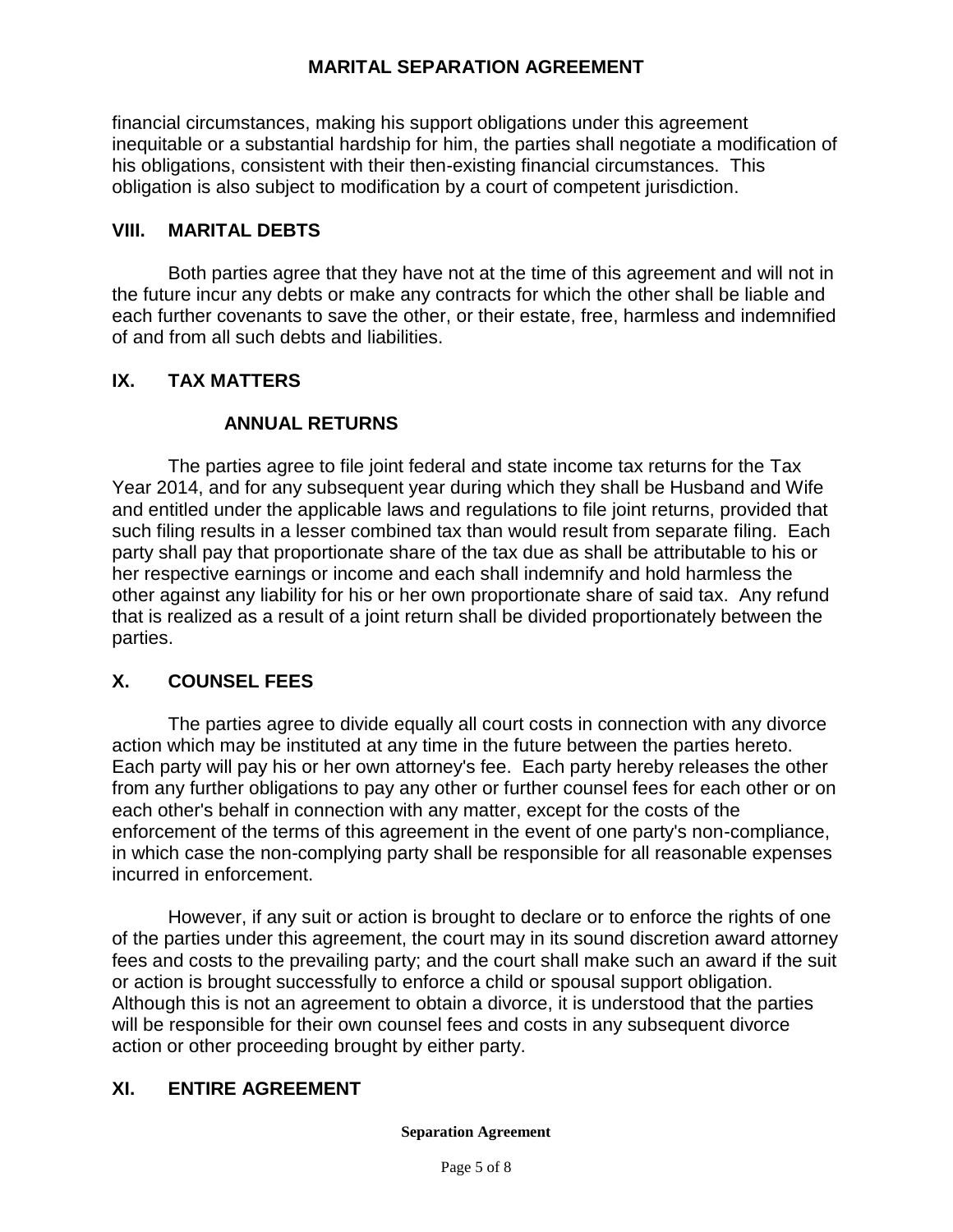Both the legal and practical effect of this agreement in each and every respect and the financial status of the parties have been fully explained to both parties by legal counsel of each party's independent choice, and both parties acknowledge that the agreement is fair and is not the result of an fraud, duress or undue influence exercised by either party upon the other or by any other person or persons upon either, and they further agree that this agreement contains the entire understanding of the parties, there being no representations, promises, warranties, covenants or undertakings other than those expressly set forth herein.

### **XII. COUNSEL**

Both parties represent and acknowledge that they have been represented by counsel and have consulted with counsel prior to the execution of this agreement and have read and fully understand each and every provision of this agreement.

The parties have reached agreement on the matters contained herein only after receiving advice from counsel on every question either of them have raised. Issues discussed by each party include legal rights and obligations under State and Federal law and the legal effect of each clause in this agreement.

Husband's attorney throughout the negotiation of this agreement has been [ATTORNEY'S NAME AND RANK, IF APPROPRIATE].

Wife's attorney throughout the negotiation of this agreement has been [ATTORNEY'S NAME AND RANK, IF APPROPRIATE].

### **XIII. EXECUTION**

This agreement consisting of 7 typewritten pages is executed in duplicate, each of which shall be deemed to constitute an original once executed.

The parties have been advised and are aware that this agreement shall not be binding on either party unless it is duly executed by both parties.

### **XIV. ACKNOWLEDGMENT**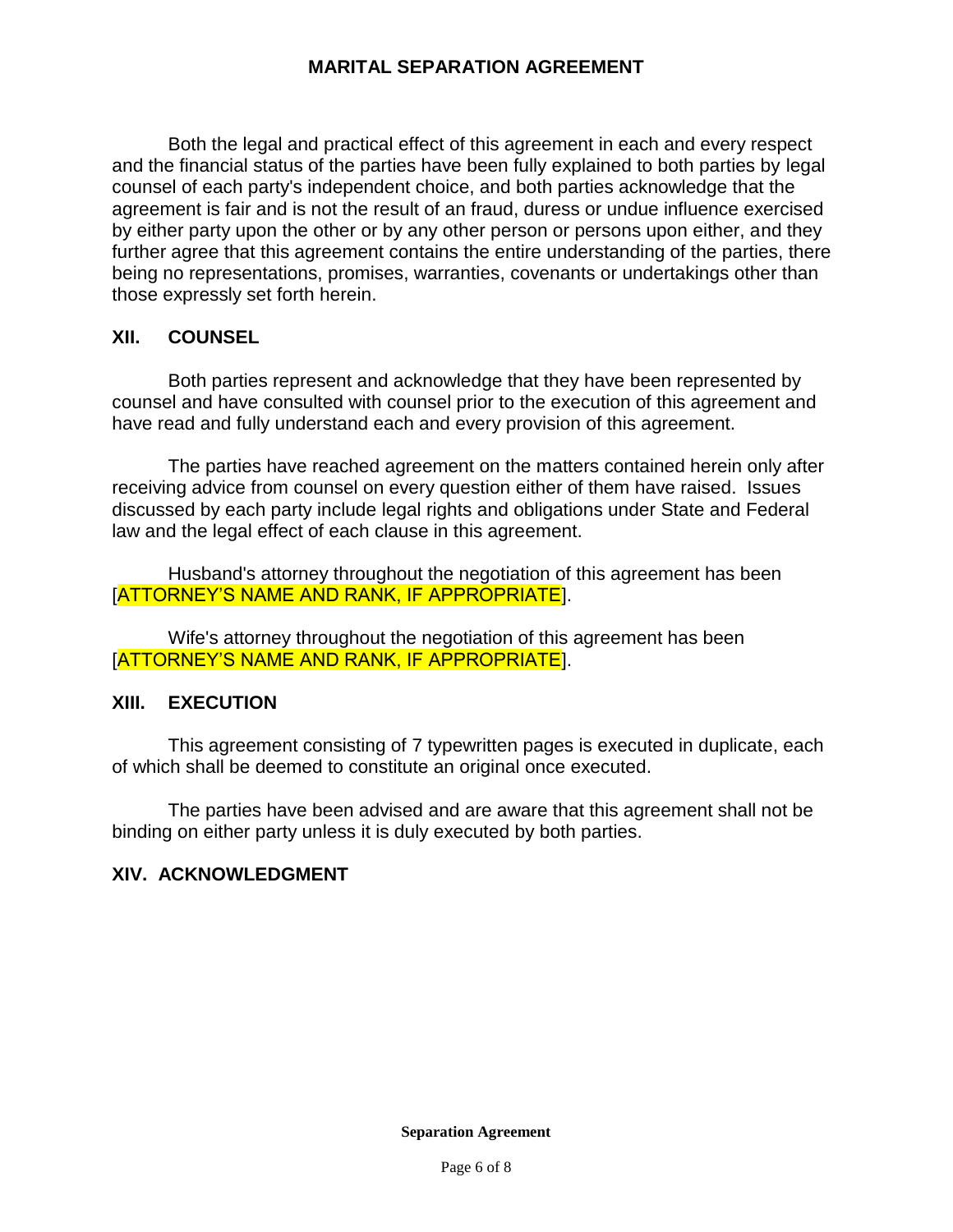### **ACKNOWLEDGMENT BY HUSBAND**

IN WITNESS WHEREOF, I have at **\_\_\_\_\_\_\_\_\_\_\_\_\_\_\_\_\_\_\_\_\_\_\_\_\_\_\_\_\_\_\_\_\_\_\_** this day of \_\_\_\_\_\_\_\_\_\_\_\_\_\_\_\_\_\_\_, set my hand and seal to this separation agreement, the pages hereof bearing my initials.

Husband's name

\_\_\_\_\_\_\_\_\_\_\_\_\_\_\_\_\_\_\_\_\_\_\_\_

#### **WITH THE UNITED STATES ARMED FORCES**  at \_\_\_\_\_\_\_\_\_\_\_\_\_\_\_\_\_\_\_\_\_\_\_\_\_\_

On this day of \_\_\_\_\_\_\_\_\_\_\_\_\_\_\_\_\_\_\_\_\_\_ before me personally appeared [NAME] known to me to be the person whose name is subscribed to the foregoing separation agreement, and he acknowledged to me that he voluntarily executed the same for the purposes therein contained. This acknowledgement is executed in my official capacity under the authority granted by Title 10, United States Code, Section 1044a, which also states that no seal is required on this acknowledgement.

Witness my hand and official seal on this day of  $\blacksquare$ 

\_\_\_\_\_\_\_\_\_\_\_\_\_\_\_\_\_\_\_\_\_\_\_\_\_